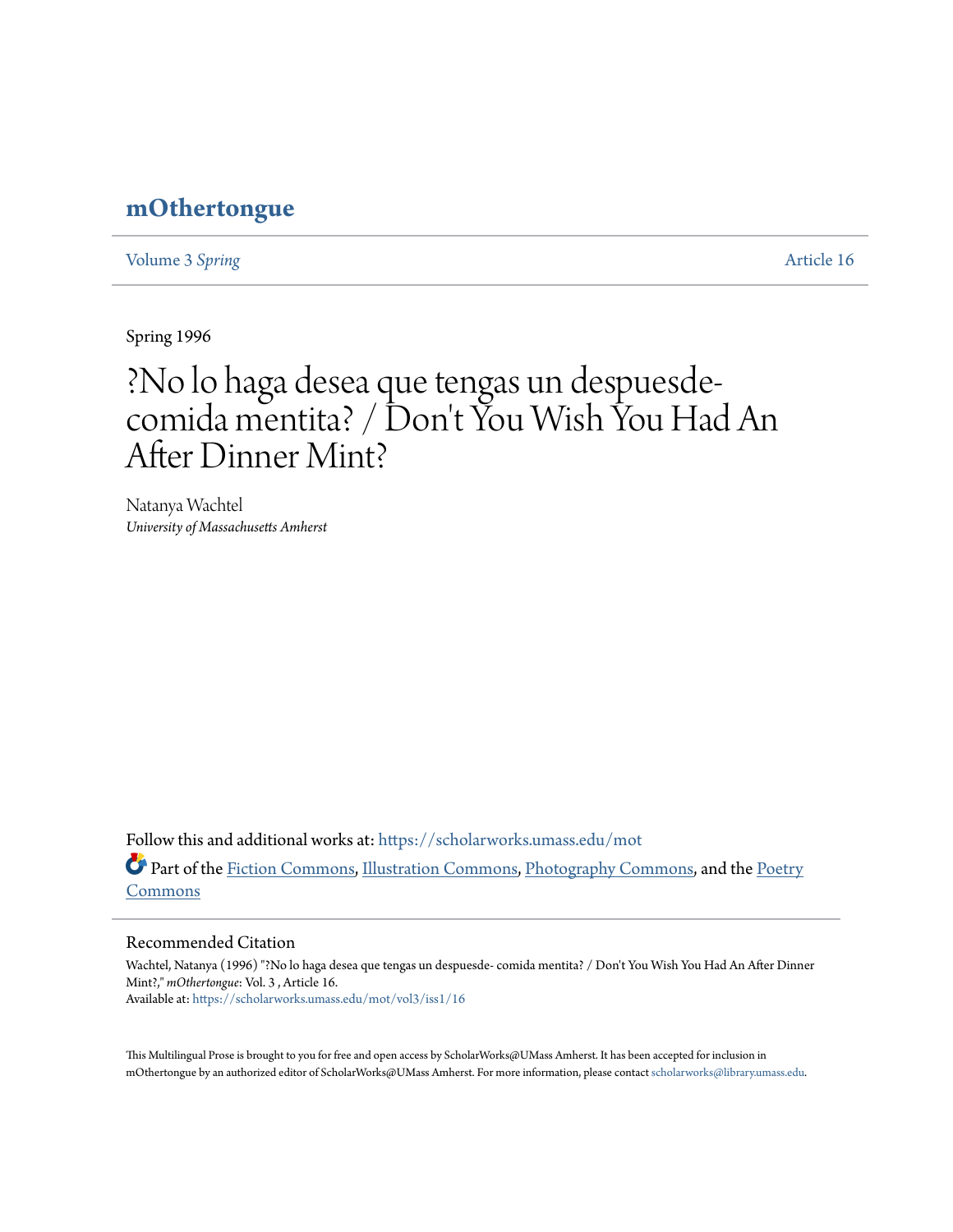## Don't You Wish You Had An After Dinner Mint?

Ten chocolate chip cookies, angel hair pasta in alfredo sauce, white wine, coffee, chicken breast, strawberry cheescakeswirling around the bowl. Some remnants of the binge clinging to the corners of your mouth and saliva hanging in strands from your chin. Flush the toilet and make it all disappear. You're wishing that you had some gumor something. Stand up. Stand up and go back to the table <sup>I</sup> know your body feels marbleized but if you don't get up they'll come looking for youand then they'll know what you've done. Ok now-get up and look in the mirror, what do you see? A big fat lie. A big, fat, ugly liar. Rinse out your mouth and splash some cool water on your face. There-now you look almost perfect. Almost. Your pants are still too tight for you and your stomach doesn't stay flat when you sit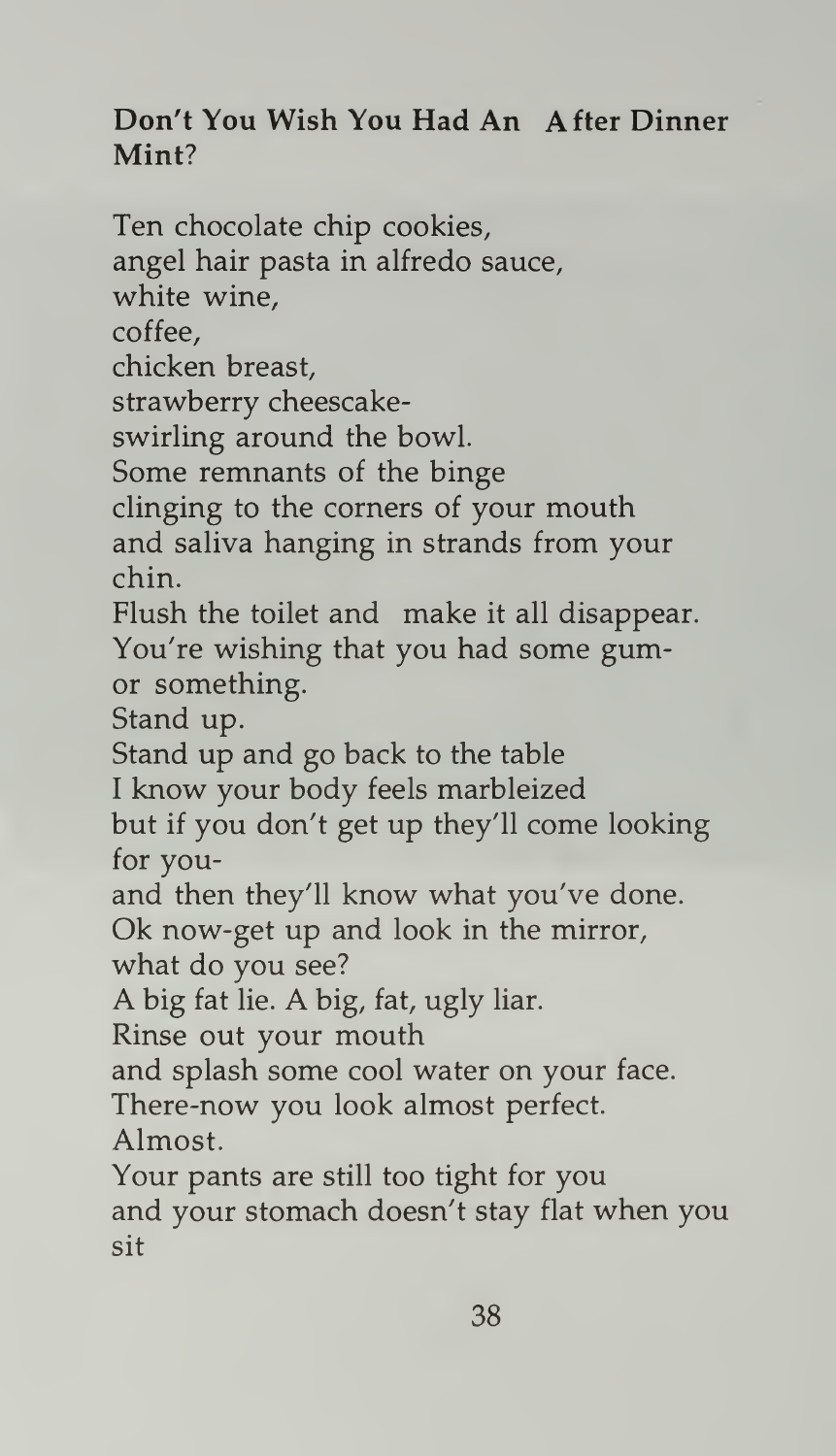and there's hardly any space between your thighs when you walk.

Tomorrow you can buy some laxatives to give your epiglottis a break. OK? So go back to the tablesmileand don't breathe on anyone until you take a sip of wine.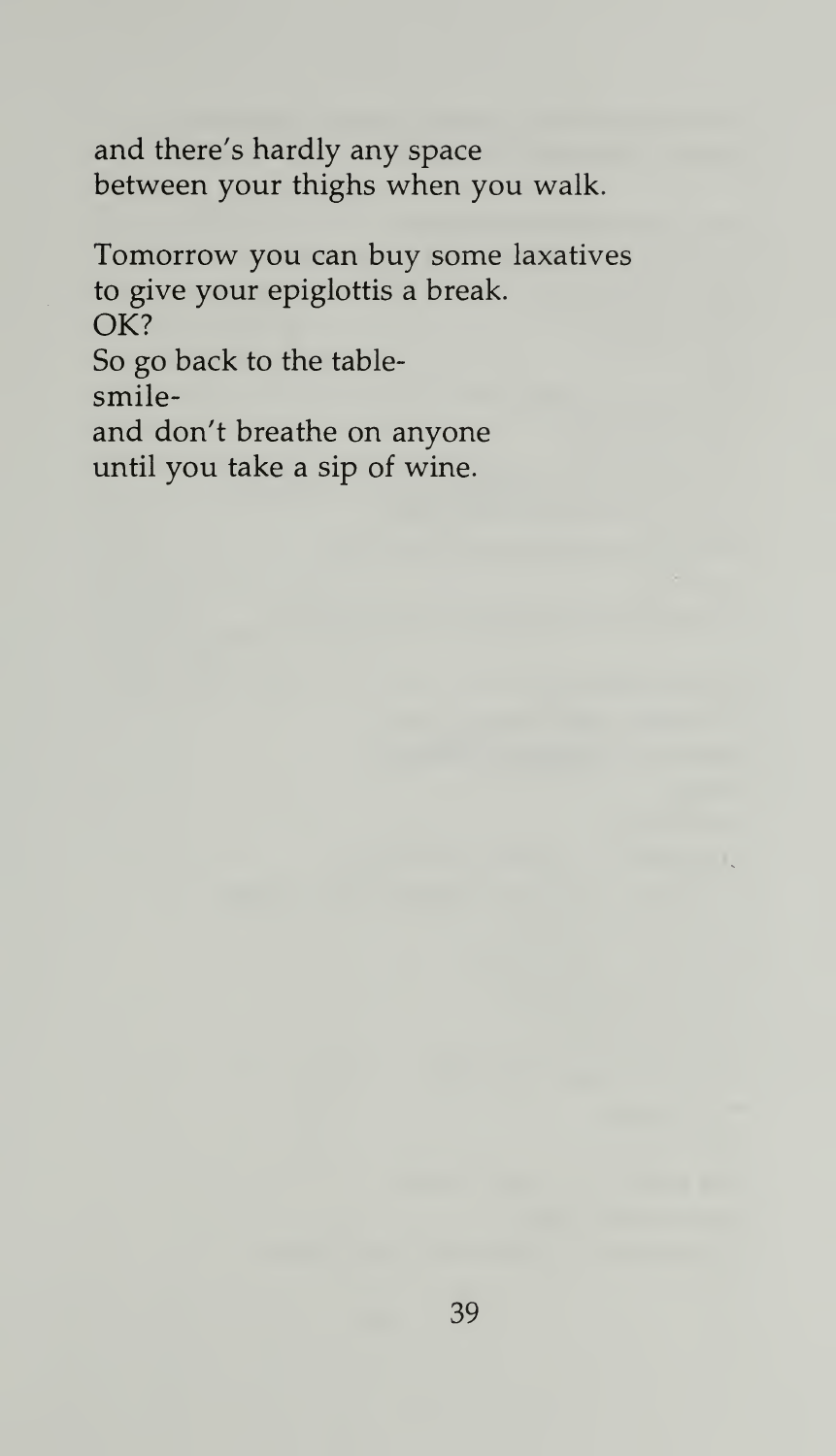### No lo haga desea que tengas un después-decomida mentita?

Diez galletas de chocolate Pasta de los cabellos del angel en salsa del alfredo Vino bianco Café Pechuga de polio Torta de fresa Arremolinando alrededor del cuenco. Unos remanentes del binge Pegados las esquinas de su boca Y saliva Colgando en cuerdos de su barbilla.

Rojo el retrete Ya hagalo todo desaparecer. Desea que tenga un chicle O algo. Levantate. Levantate y vuelves a la mesa. Sé que tu cuerpo se siente como piedra pero si no te subes, Vendran, a buscarte Y entonces sabran Que has hecho. Ok, Levantate y mirate en el espejo, ?Que ves? Una gorda, fea, mentirosa. Enjuague su boca